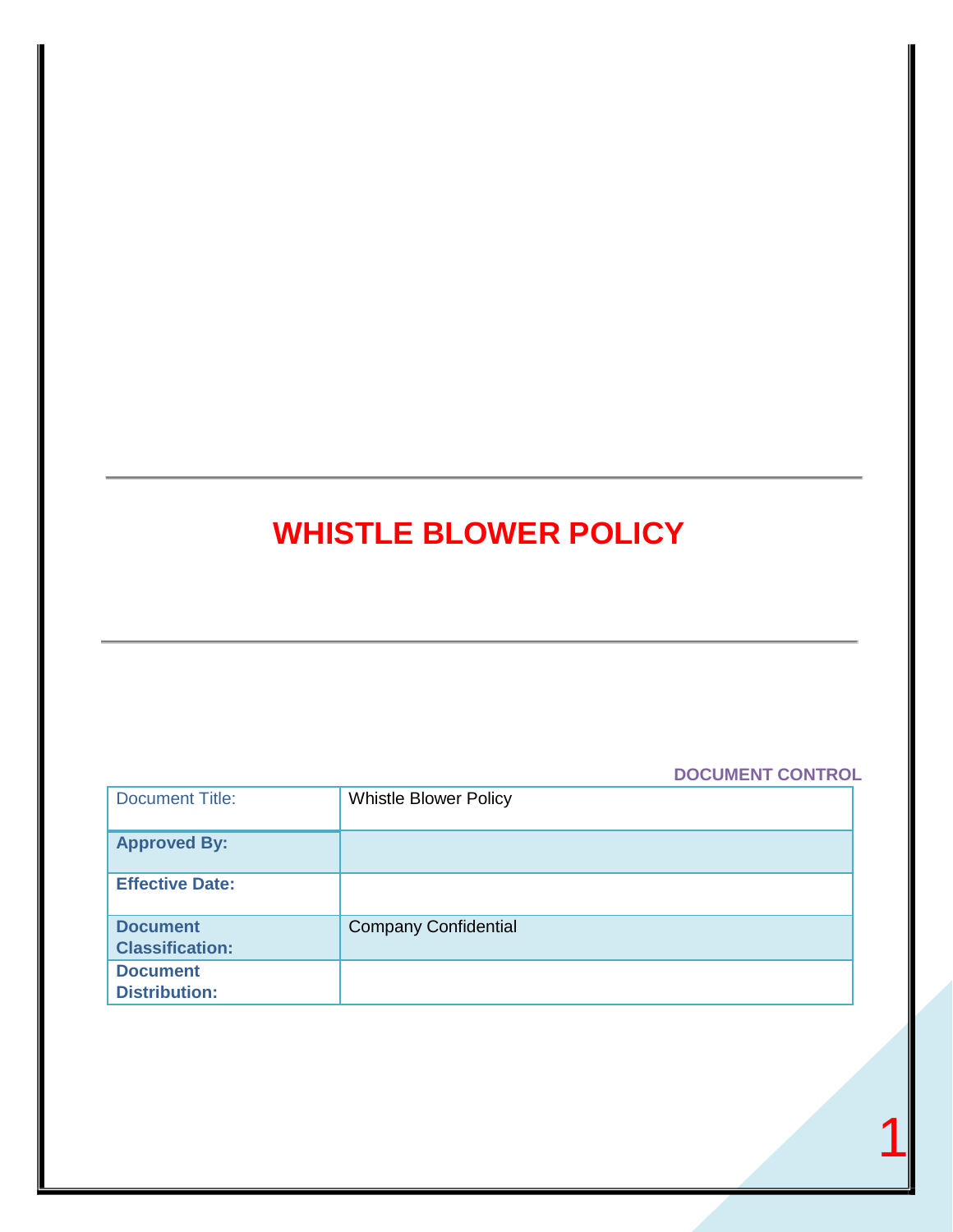## **DOCUMENT HISTORY**

#### **1. PURPOSE:**

The whistleblower Policy aims at encouraging and supporting positive action (the Company) by clearly defining a framework, which allows reporting of inappropriate conduct or behavior, such as demanding or accepting bribe, questionable accounting or fraudulent financial transactions. This policy outlines the procedures for reporting, handling, investigating and deciding on the course of action to be taken in case inappropriate conduct/behavior is/are noticed or suspected. This policy furthermore aims not only at protecting the identity of the "Whistleblower" but also protecting him/her from any subsequent retribution within the system by any affected party.

To meet the above objective, the Board of Directors of the Company has decided to adopt this policy by formulating a procedure to bring to attention of the Management incidents of improper conduct/s without fear of victimization.

#### **2. DEFINITIONS:**

The definitions of some of the terms used in this policy are given below:

- a) **Protected disclosure**: Any communication made in good faith that discloses or demonstrates evidence of any fraud or unethical activity within the company.
- b) "**Company Executives and Other Business Partners"** or "CEOBP" means all directors, managerial employees, non-managerial employees, contract workmen, consultants, advisors and trainees.
- c) **Whistleblower:** An individual who makes a protected disclosure under this mechanism. This could be an Employee, Director, Vendor, Partner and Consultant, including Auditors and Advocates of company.
- d) **Board of Directors:** As defined in Companies Act 2013.
- e) **Nominated Director**: Director nominated by board of directors for the purpose of addressing the complaints / protected disclosures made under Vigil Mechanism.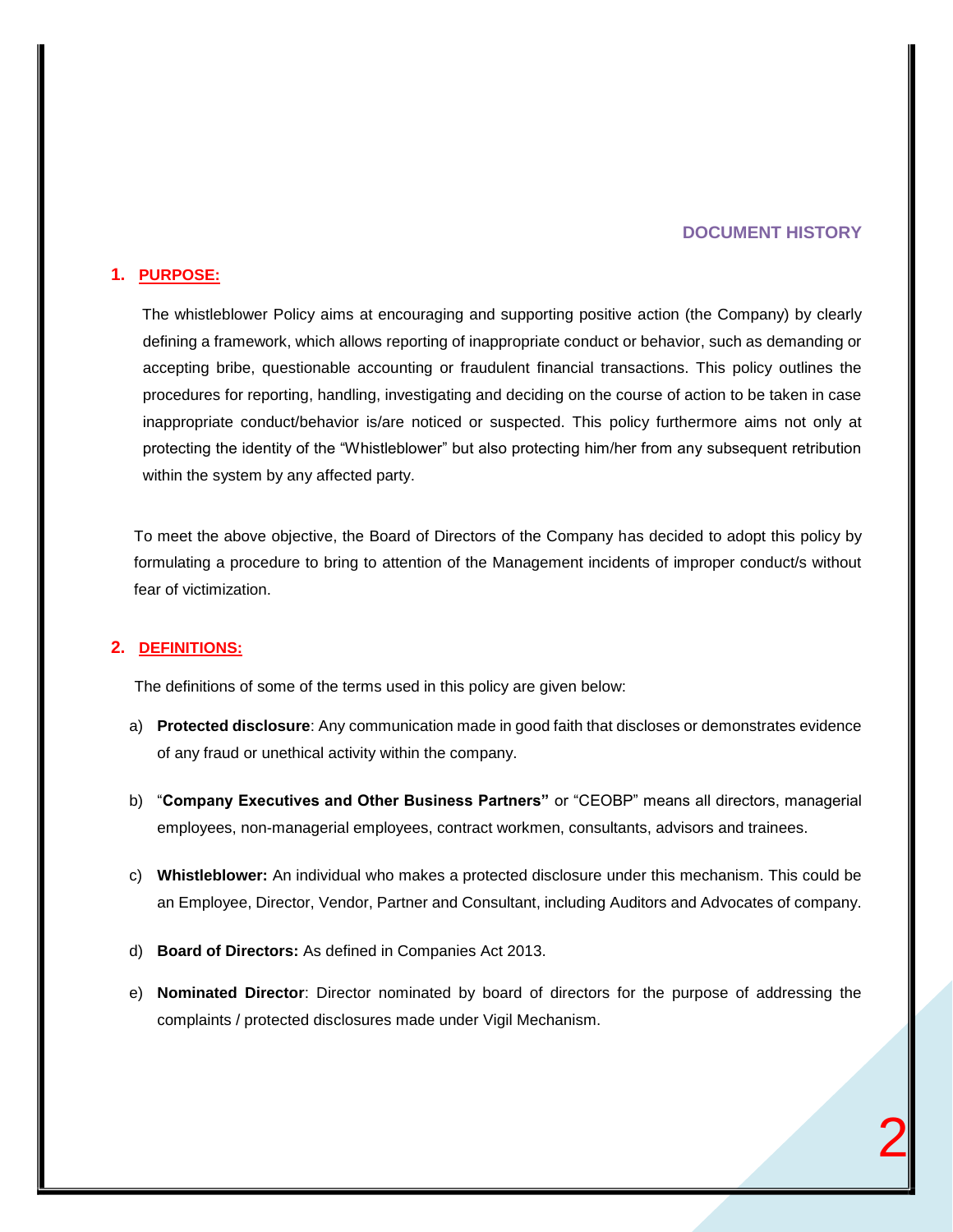- f) **Audit Committee"** means the committee constituted by the Board of Directors of the Company in accordance with Section 177 of the Companies Act, 2013, which has responsibility for supervising the development and implementation of this Policy.
- g) **Internal Auditor:** Means Internal Auditor appointed to receive protected disclosures from whistle blowers, maintaining records thereof, and informing Audit Committee and whistleblower the result thereof.
- h) **Investigators:** Selected employees or third parties assigned with conducting investigations to ascertain the creditability of such whistleblower complaints.
- i) **Subject:** means a person against whom, or in relation to whom a Protected Disclosure is made.
- j) **Disciplinary committee:** Committee consisting employees appointed by nominated director to take disciplinary action.

## **3. APPLICABILITY**

This Policy applies to all CEOBPs. This policy also covers within its ambit all third parties who not being in direct employment of the company are involved directly or indirectly in doing business with the company either as vendors or as suppliers of the company. Any CEOBP can report an inappropriate conduct in the company.

This policy is framed pursuant to Section 177 of the Companies Act, 2013 to report any unethical behavior or other concerns to the management.

# **4. COVERAGE AND SCOPE**

Inappropriate Conduct is an act:

- i That is dishonest.
- ii That leads to an intentional waste, mismanagement, abuse of authority, theft, conversion or misuse of Company's property.
- iii. That is in breach of applicable local / domestic / international laws in the area of operation. That is in breach of defined policies, processes and standard operating procedures.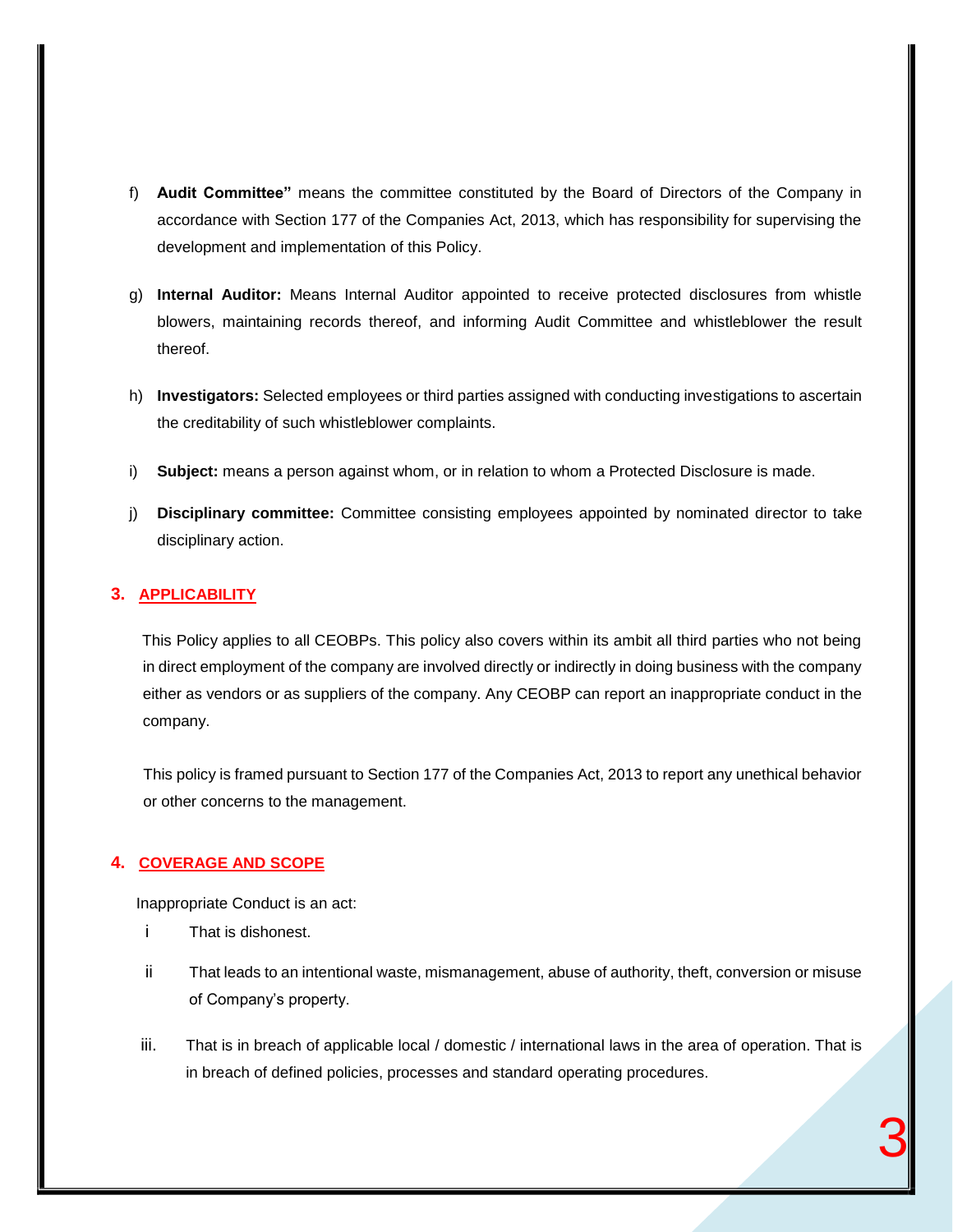- iv. That involves questionable accounting or fraudulent financial transactions including a misrepresentation that knowingly misleads, or attempts to mislead a CEOBP to obtain financial or other benefits or to avoid fulfilling obligations.
- v. That is corrupt, which means the offering, giving, receiving, or soliciting, directly or indirectly, anything of value to influence the actions of another CEOBP.
- vi. That includes coercive practices by the defendant, which involves impairing or harming, or threatening to impair or harm, directly or indirectly, any CEOBP or the property of the CEOBP to influence improperly under duress, actions of the CEOBP.
- vii. That involves conspiracy or collusive practices, which means an arrangement between two or more defendants designed to achieve an improper purpose, including influencing improperly the actions of another CEOBP, which is against the interest of the company.
- viii. Health and safety risks including risks to the public as well as other employees
- ix. Abuse of vulnerable adults (e.g. through physical, sexual, physiological or financial abuse, exploitation or neglect)

**Note:** The above list of inappropriate conduct/behavior is only illustrative by nature and not exhaustive. The Nominated Director is the final deciding authority on whether a conduct/behavior lies within the scope of this policy.

#### **5. DISQUALIFICATIONS:**

Cases reported under this policy would be disqualified under the following circumstances:

If it is found that a complaint has been made solely and/or maliciously, purely as an act of retribution against another CEOBP. In such a case, the false Whistleblower is liable for disciplinary action and punishment for mala-fide complaint made under this policy. The decision-making authority for this lies with the Nominated Director.

Complaints associated with unsatisfactory probation reports and performance evaluations. Such cases shall be referred to the Human Resources Department and redress sought through other mechanisms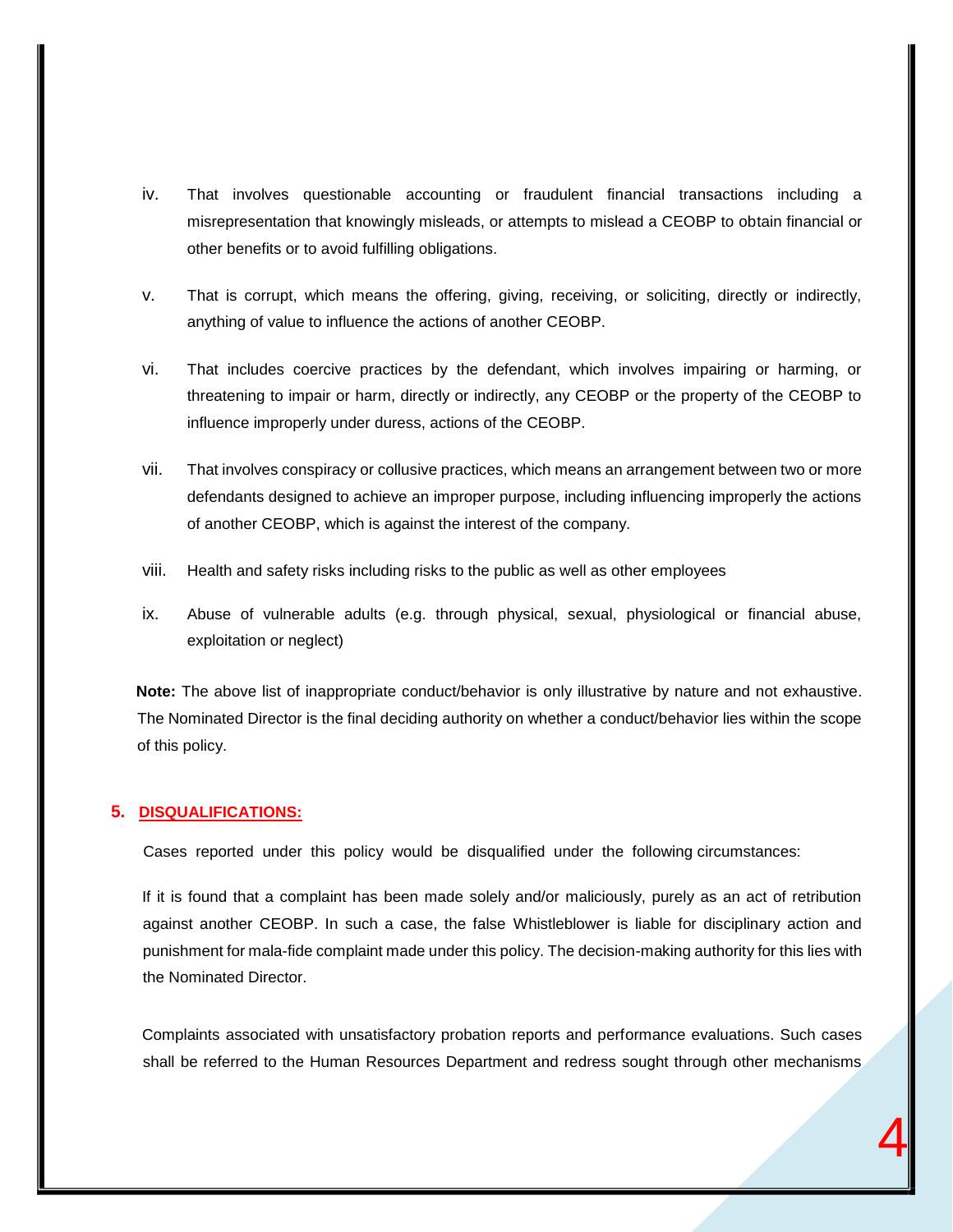established within the system. However, where in the view of the Whistleblower, factors such as probation reports, performance evaluations or work assignments and opportunities are being used by management in a retaliatory manner, the Policy shall apply.

Complaints made anonymously. Anonymous complaints may be investigated by the company at its sole discretion through its internal Audit/Vigilance/HR departments, appositely.

## **6. ADVOCACY FOR WHISTLEBLOWERS:**

The Audit Committee of the Company shall govern the acts covered under whistle-blower policy. The Audit Committee delegates access to Internal Auditor of all the channels through which complaints under this policy can be received.

### **7. COMPLAINT RECORDING PROCEDURE:**

- 1) There are two Channels through which a Whistleblower can report an inappropriate conduct / behavior.
	- **a.** Posting a letter at company address addressed to Internal Auditor, Essar Ports Limited Essar House, 11 KK Marg, Mahalaxmi, Mumbai, Maharashtra-400034
	- **b.** By sending an e-mail on company's email address to essar.hotline@**[essarport.co.in](mailto:essar.hotline@essarport.co.in)**

The authority to access the complaints made through any of the two channels would rest only with Vigilance Officer.

- 2) The Whistleblower is expected to have knowledge of the facts on which the complaint is based and must therefore disclose sufficient facts about the existence of improper conduct by a defendant in the complaint.
- 3) Internal Auditor will inform / escalate the complaints received to Audit Committee after verifying the factual accuracy of the matter. Internal Auditor will decide whether the complaint qualifies for further investigation under the Policy.
- 4) The Internal Auditor submits the Investigation Report to the Audit Committee clearly indicating their findings.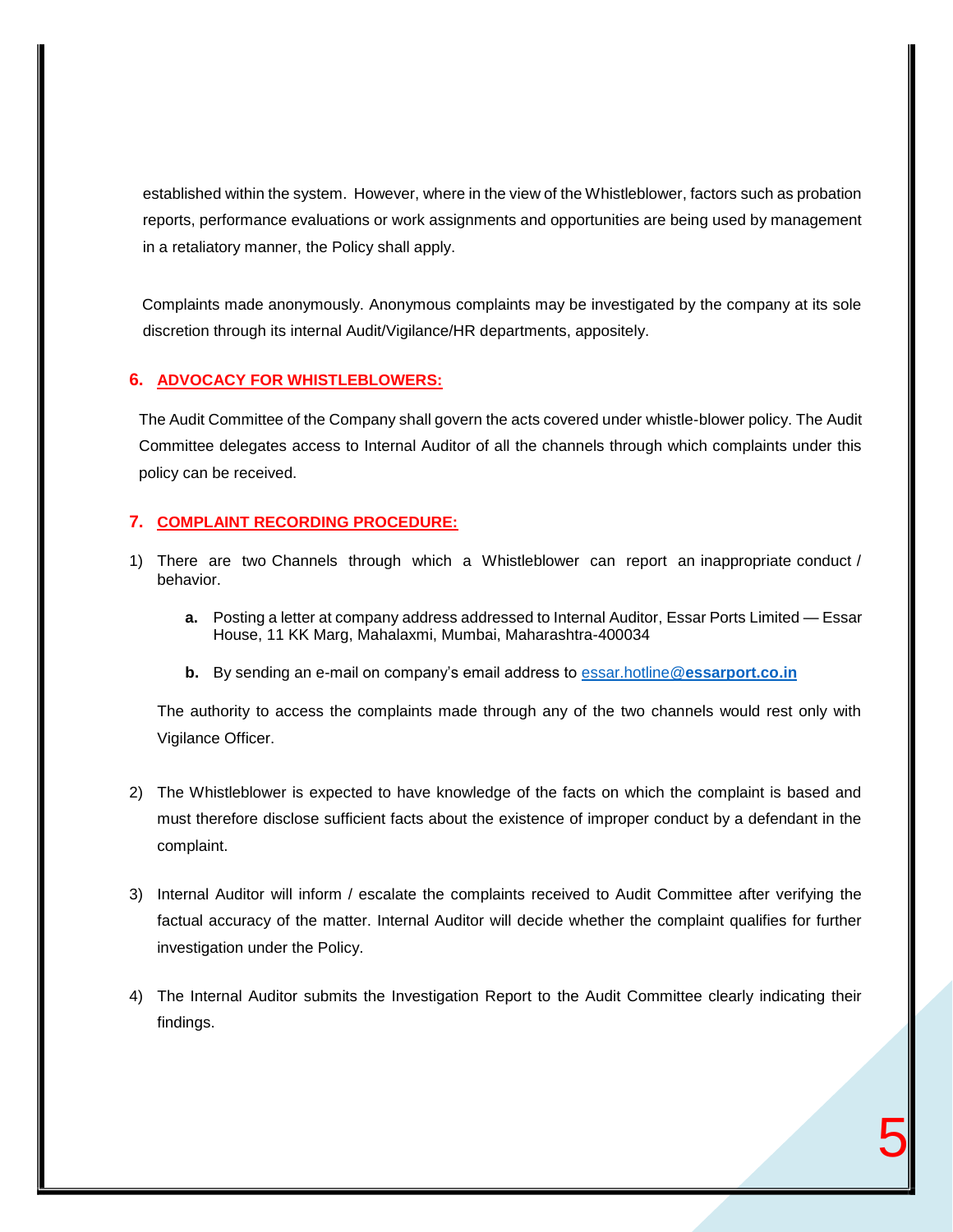- 5) If the Audit Committee is satisfied with the findings of the Investigation Team, it takes a decision based on whether the defendant(s) have been found guilty or not guilty and accordingly imposes necessary penalties.
- 6) If the defendant(s) has been found not guilty, they will be informed about finding of charges leveled against them by the Whistleblower.
- 7) Internal Auditor will inform Whistleblower about the final outcome of the investigation, as well as the action taken.
- 8) The Internal Auditor shall report on a periodic basis the details of receipt of complaints, investigations carried out and outcome of the same to the Audit Committee.

**Note:** It must be noted here that the decision to conduct an investigation is by itself not an accusation and is to be treated as a neutral fact-finding process.

# **8. CONFIDENTIALITY OF IDENTITY OF THE WHISTLEBLOWER:**

- 1) The Audit Committee is responsible for supervising the development and implementation of this Policy. The Audit Committee shall periodically review this Policy to consider whether amendments are necessary, and, if so, it shall communicate any such amendments to all Employees as soon as possible.
- 2) The Audit Committee shall have responsibility for coordinating the investigation of any serious Protected Disclosures concerning the alleged violation of laws or regulations that apply to the Company.
- 3) It is the obligation of the Internal Auditor and Audit Committee to ensure total confidentiality of the identity of the Whistleblower unless he/she agrees to be identified.
- 4) Wherever identification of the Whistleblower is necessary or the appropriate law enforcement officials to investigate or respond effectively to the disclosure, the same would be done in consultation with the Whistleblower and the relevant law enforcement agencies.
- 5) Identification is required by law or rules and regulations, where a false accusation has been maliciously made, or if the person accused is entitled to the information as a matter of legal right or under Company rules and regulations in the disciplinary proceedings, the same shall be done in consultation with the Whistleblower prior to revealing his/her identity.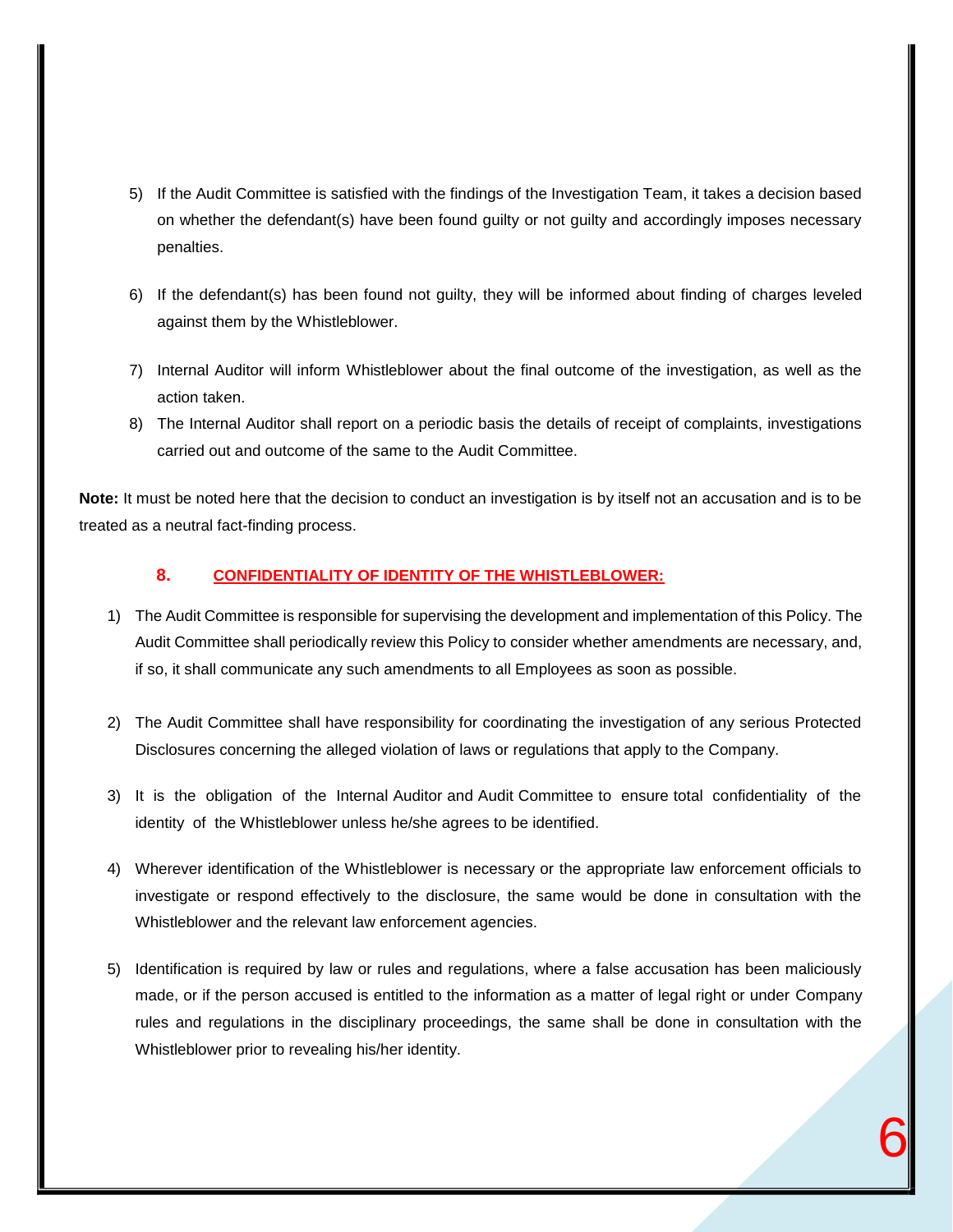6) All reports and records associated with Disclosures are considered confidential information and access will be restricted to the whistleblower, the Internal Auditor and the Audit Committee. Disclosures and any resulting investigations, reports or resulting actions will generally not be disclosed to the public except as required by any legal requirements or regulations or by any corporate policy in place at that time.

#### **9. PROTECTION FROM RETALIATION:**

Retaliation is any act direct or indirect, recommended, threatened or taken against a Whistleblower because the Whistleblower has made a complaint under the policy. A direct quid-pro-quo needs to be established between the action/threat faced by the Whistleblower and the original complaint made under this policy, which forms the basis/purpose of this retaliation.

#### **Retaliation includes:**

Discrimination, Physical or mental harassment vengeance by any other means or form or a combination of the two.

Retaliation against any Whistleblower(s) by any defendant(s) directly/indirectly, will be treated as an offence meriting Disciplinary Action and (or) Criminal Implication. The acts of Retaliation by those not qualifying as CEOBP would be reported to the local law enforcement agency, at the discretion of the Audit Committee.

The Whistleblower, any other CEOBP or anyone outside can report acts of Retaliation against the Whistleblower, his/her life, property, lives of relatives and acquaintances. The Audit Committee will monitor complaints of Retaliation on an ongoing basis.

### **10. GRIEVANCES:**

If the Whistleblower feels aggrieved with the disposition of his or her complaint or if the Whistleblower or defendant feel that either of them is entitled to or has not been provided protection or has been disregarded, the Whistleblower or defendant, as the case may be, may make a representation in writing of his or her grievance to the Chairman of the Audit Committee in writing who will take such action as he considers necessary to redress the grievance. The decision of the Chairman of the Audit Committee shall be binding on the Whistleblower and the defendant.

## **11. OPPORTUNITIES FOR REQUITAL:**

The company may provide appropriate requitals in suitable cases to encourage creating an environment where wrongful acts are reported to the management whilst protecting the identity and interest of the Whistleblower at all times.